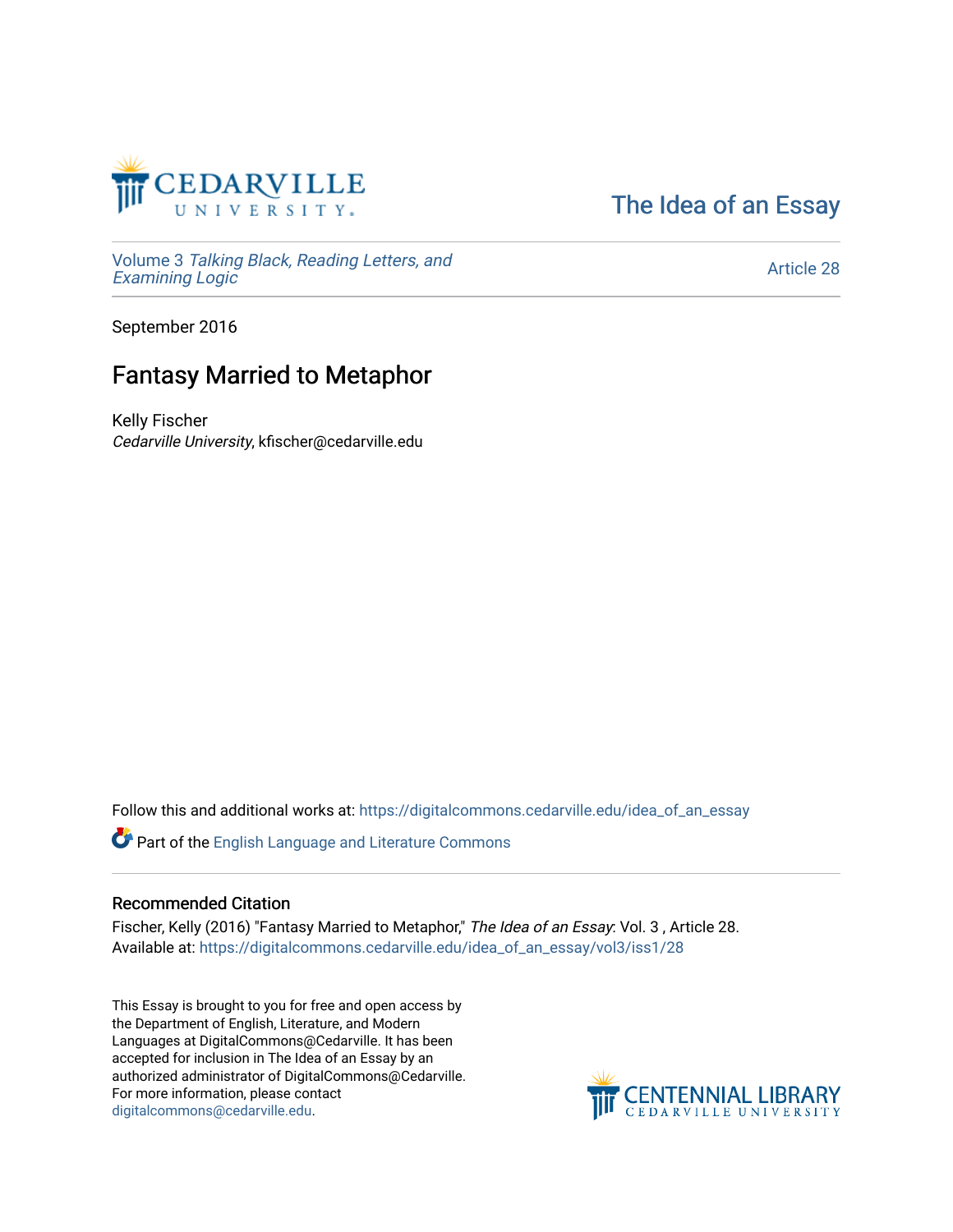# **Fantasy Married to Metaphor**

#### *Kelly Fischer*

*Kelly Fischer is junior social work major who loves playing tennis, reading, writing, and spending time with her friends.*

"The only way to deal with an unfree world," claimed Albert Camus, "is to become so absolutely free that your very existence is an act of rebellion." Few countries have struggled so long for freedom as Spain, and few characters demonstrate freedom of the mind in an oppressive situation as well as Ofelia does in the film Pan's Labyrinth. For many years Spain struggled under various oppressive dictatorships. Her First Republic lasted only from 1873 to 1874 and her second from 1931 until 1936, when Spain dissolved into civil war. Ofelia was born along with the Second Republic in 1931, but by the age of 13 she had witnessed the dissolution of the Republic and the rise of an oppressive dictatorship under General Francisco Franco. Pan's Labyrinth traces Ofelia's fictional life in the aftermath of the Spanish Civil War and her encounter with the fantastical which serves as her escape from the harsh rule of her step-father Captain Vidal. However, Pan's Labyrinth is more than a tale of freedom of the imagination in hopeless circumstances. Instead, the film and its characters serve as accurate metaphors for the Spanish Civil War and life under the subsequent dictatorship.

Ofelia struggles under the oppressive rule of her step-father Captain Vidal, who represents General Francisco Franco. Vidal is similar to Franco in his violent way of dealing with the resistance. Franco was a merciless dictator who dealt harshly with his opposition in the name of efficiency. Although the full extent of his atrocities remains unknown, many examples of his ruthlessness exist, such as the murder by machine gun of hundreds, if not thousands, of Republicans in the town of Badajoz by Franco's troops. Furthermore, tens of thousands of political prisoners were executed during Franco's thirty-one year reign ("Francisco Franco"). Similarly, Captain Vidal shows himself equally unlikely to demonstrate mercy. His crimes,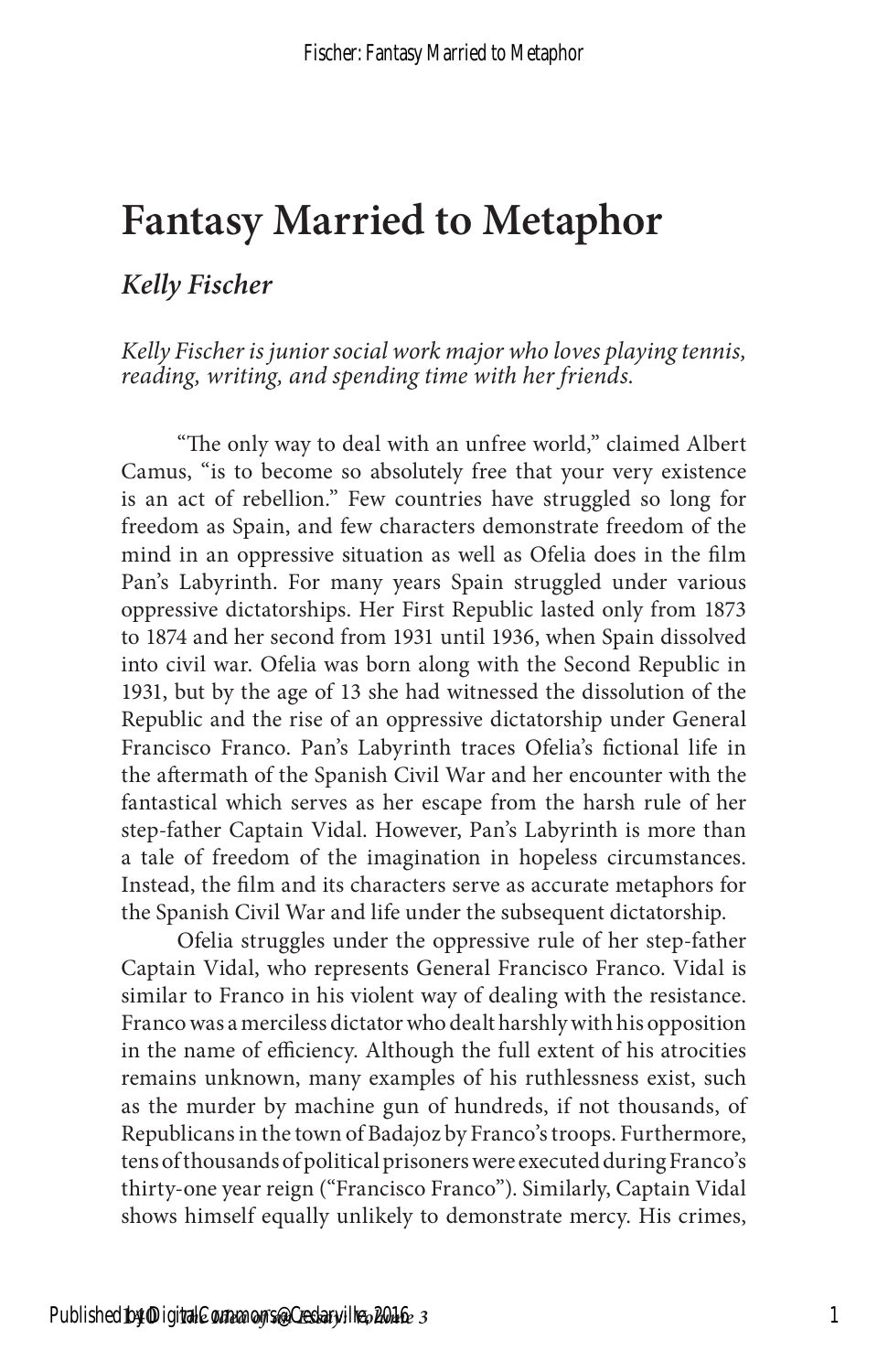as viewed in the movie, include the murder of two rabbit-hunters whom he suspects to be Republican guerrilla fighters, the torture of the stuttering Republican his troops capture, and finally the murder of his own step-daughter. On a smaller scale, Vidal shows himself to be just as remorseless as Franco.

 Some people might argue that these similarities between Vidal and Franco are coincidental, as both were commanders in a harsh war. However, they resemble each other in many more ways. Besides his cruelty, Vidal's most notable characteristic is his obsession with time. He is constantly and compulsively checking his watch and insists upon the punctuality of those around him. This preoccupation represents Franco's obsessive control of the epoch he rules, and his fear that it will slip away from him (Deaver). As a fascist dictator, Franco desired complete control of the entire country, as seen by the institution of a secret police force and severe censorship of the media. He is just as obsessed with control as Vidal. Another way in which Vidal represents Franco is his demand of mindless obedience. Few things upset Vidal more than when people thought for themselves or disobeyed his orders, such as when the doctor euthanized the stuttering prisoner or Mercedes persisted in helping the rebels. Even minor events, such as Ofelia placing a mandrake under Carmen's bed, could launch Vidal into a rage. This demand for mindless obedience is characteristic of fascism, particularly fascism in Spain under Franco's rule. Vidal's final moments are also reminiscent of Franco at the end of his life. Vidal, seeing that his death is imminent and inevitable, makes no effort to defend himself or die bravely. He makes no attempt to ensure that some vestige of his power will remain when his life ends, but instead requests only to be remembered. William Deaver suggests that this cowardly death "foreshadows the fatalistic stoicism of Franco on his death bed as he prescribed the transition of power" (163, translation mine). At the end of his life Franco did not try to perpetuate his style of dictatorship, but instead peacefully handed over the rule of Spain to Prince Juan Carlos, who would eventually reinstate democracy.

Franco's reign was also marked by the inhumane treatment of those under him, a fact that Pan's Labyrinth makes clear from the beginning. In the opening lines we are told about "a princess who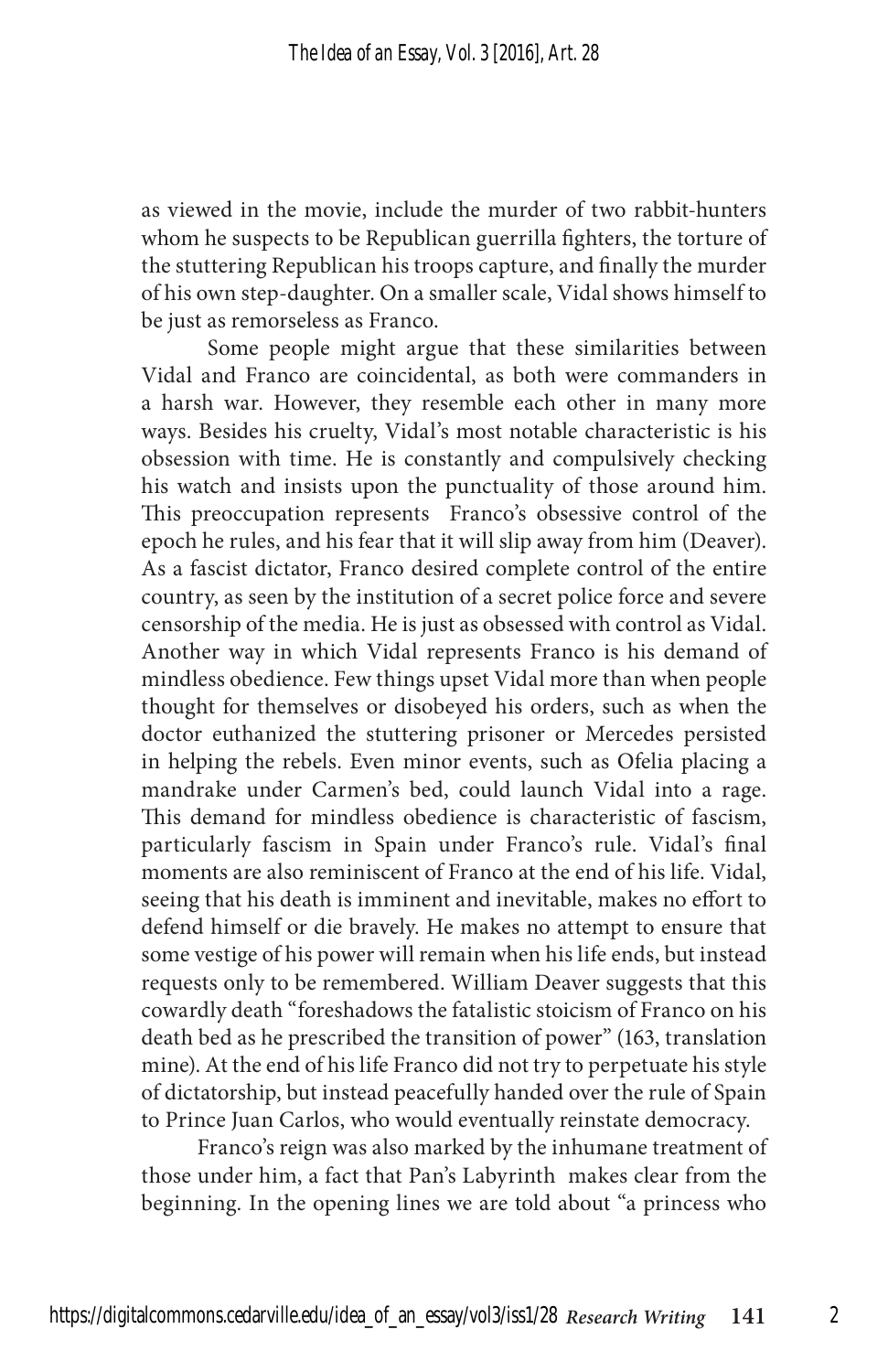dreamed of the human world." According to Deaver, the princess dreaming of the human world "insinuates that the latent significance is that the world under Franco is inhuman" (156, translation mine). The fact that the princess is from the underground realm also signifies that the guerrilla fighters, who metaphorically move underground, are the ones who possess true humanity. The guerrilla fighters are shown as a group of people who freely choose to fight for what they believe in despite the severe consequences they face. The risks they take to care for each other, such as Mercedes providing them food and medicine, sharply contrasts with the Captain's selfishness and disregard for those around him. Thus the film suggests Franco's rule was inhumane and those who resisted him were the ones who kept humanity and love intact.

The film also emphasizes that Franco's promise to bring prosperity to the people of Spain was never fulfilled. According to Nadia Hajji, "400,000 people were subjected to forced labor, torture, prison time, or internment camps." These people were not partaking in any promised prosperity. Furthermore, Spain was the most closed economy in Western Europe, benefiting very little from international trade ("History"). According to a 1951 newspaper article, Spain has never "been so poverty-stricken as now, under the Franco regime" ("Poverty"). In fact, the same article stated that under Franco the average Spanish worker was only "half as well off as he was before the civil war" ("Poverty"). The promise of prosperity is demonstrated in the film as Vidal's soldiers guarding the storehouse proclaim that "in the nationalist Spain...there is no place without fire nor a family without bread." However, several other scenes disprove this litany. First, the murdered rabbit-hunters serve as an example of hunger and desperation. When Vidal orders Mercedes to make rabbit soup with the rabbits taken from the hunters, she discovers that the rabbits are young and skinny, the type of creature that no person would hunt unless they were starving. Secondly, Ofelia is presented with a feast that she cannot eat in the pale man's lair. In this instance, Ofelia represents the people of Spain who are starving while the few and the powerful, such as Franco and his henchmen, live in luxury. Prosperity was promised to the people of Spain, and prosperity was even a reality for a select few, but the average man struggled to sustain himself as he watched those living in luxury from a distance.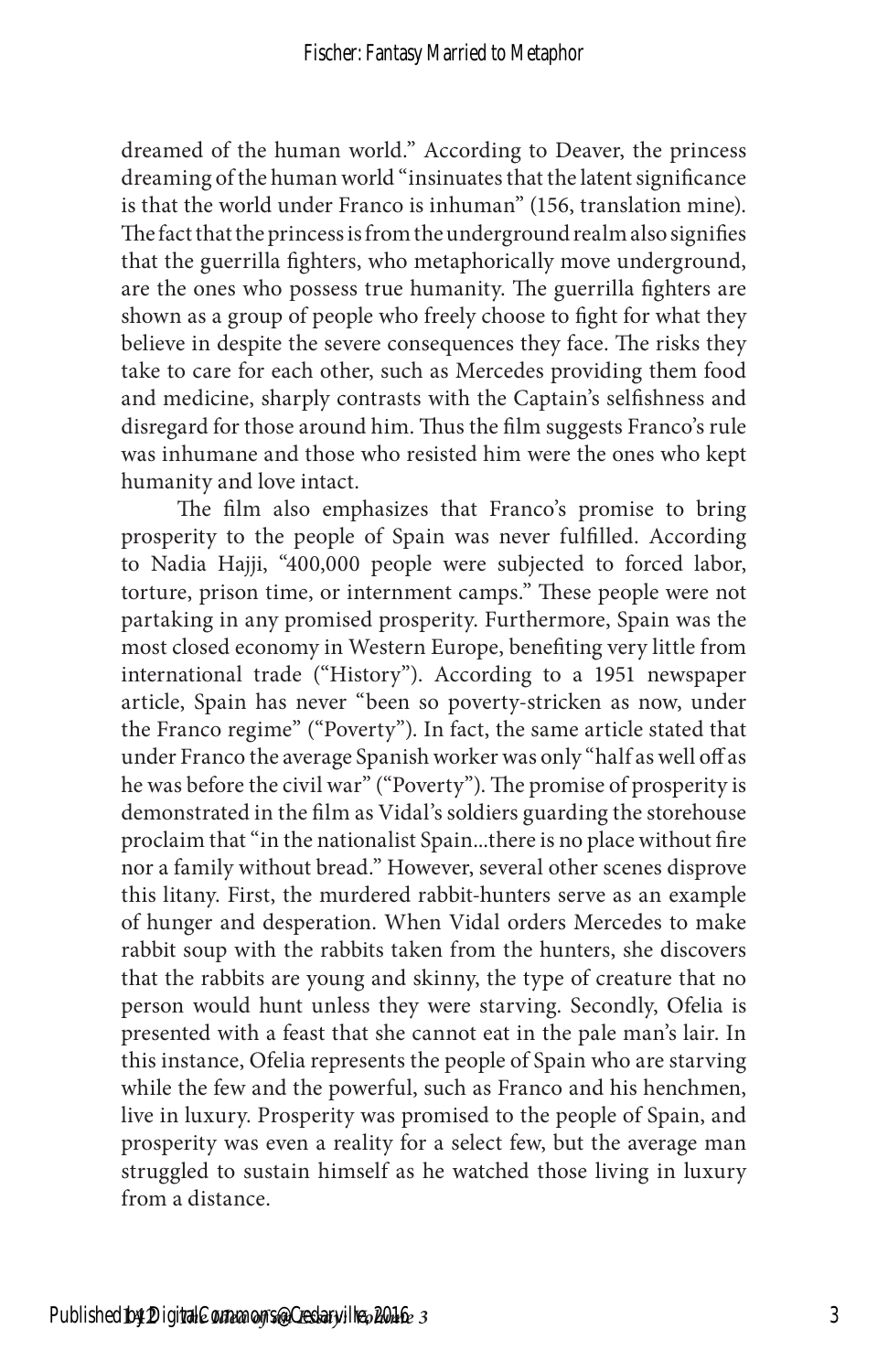Ofelia also symbolizes Spain's Second Republic. Ofelia is 13 in the movie, which suggests that she was born in 1931, the year the Second Republic began and the former monarchical dictatorship ended. Therefore, "she is the figure of the Second Republic incarnate that helps Spain to pass through a deficient monarchy to the present democracy" (Deaver 161). However, Ofelia did not live to witness the lasting democracy. Instead, in the same way that Franco crushed the Second Republic, Vidal murders her. Fortunately, this defeat does not mean that Spain is without hope. Pan's Labyrinth ends by saying of Ofelia, "And it is said that the Princess returned to her father's kingdom. That she reigned there with justice and a kind heart for many centuries. That she was loved by her people. And that she left behind small traces of her time on Earth, visible only to those who know where to look." This demonstrates that although the Republic was physically absent from Spain, its spirit still remained in the hearts of the people. However, the evidence of the ideals of the Republic was hidden "underground" among those who resisted Franco and clung to the hope that one day democracy would return and reign forever.

In the same way that Ofelia represents the Second Republic, Ofelia's mother, Carmen, represents Spain and the struggle she endured under Franco's rule. Carmen, formerly free and happily married to a common man, endures a difficult pregnancy under the rule of a demanding and unloving husband. Similarly, Spain had experienced a time of being governed democratically by the people during the Second Republic, but was now suffering under Franco's harsh rule. Ofelia attempts to heal her mother by placing a mandrake under her bed which, according to Deaver, represents "on a spiritual level, the healing liberation of humanity in order to eliminate the evils of life under an oppressive dictator" (160, translation mine). However, the evils of life under an oppressive dictator cannot be removed without removing the dictator himself, and Vidal destroys the mandrake, sending Carmen into agony. This pain, coupled with the mandrake's scream, "suggests the agony that Spain would suffer without the humanity" that democracy would provide (Deaver 161, translation mine).

The birth of Ofelia's younger brother, who Carmen suffered so greatly to deliver, represents the birth of a democratic Spain. Carmen dies giving birth, possibly symbolizing the end of Spain's history of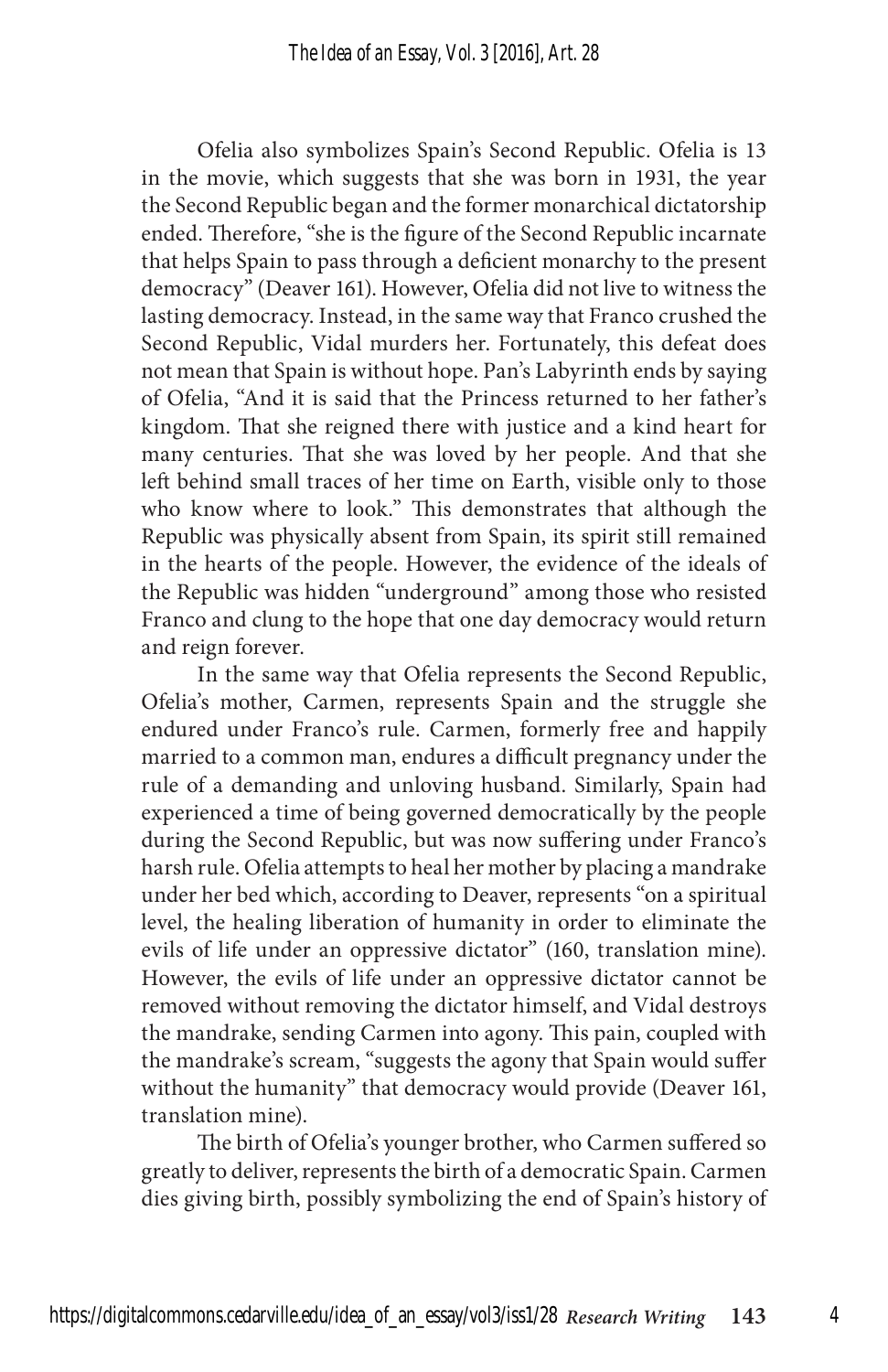sickness and suffering, and leaves in her place a new, innocent child. The birth of Ofelia's brother is followed very shortly by the death of Vidal, symbolizing the end of Franco and his reign of terror. The child is left in the care of the common people who value the ability to make choices and choose their future. Similarly, shortly after the death of Franco Spain will be restored to democratic rule and once again the government will be run by officials of the people's own choosing. Furthermore, before Vidal's death, Mercedes tells him that the child "will not even know your name." Spain was given a chance to start anew, unstained by the memory of Franco's atrocities.

Ofelia's brother not knowing Vidal's name is also significant because it represents the years following Franco's reign when Spain chose to ignore Franco's countless crimes. For a long time after Franco's death, the democracy was so fragile that in 1977 officials passed the Amnesty Law, pardoning all political crimes committed during the Spanish Civil War (Hajji 84). The law was passed in order to ensure that the democracy would not be threatened in the investigations and arrests that otherwise would have ensued. To maintain stability, not only were war criminals pardoned, but "[r] ather than speak openly about the Franco regime's crimes, Spain adhered to an unspoken Pacto del Silencio or Pacto de Olvido" (Hajji 84). This strategy was effective in that it strengthened the democracy, but it also left many questions unanswered and many people longing for justice. Therefore, in October of 2007 the Historical Memory Law was passed by Spain's parliament. This law "recognized each person's right to...investigate crimes pertaining directly to one's family," and thus began the process of justice in Spain (Hajji 85). However, Pan's Labyrinth was produced in 2006, a year before the law was passed. Therefore, when the film asserts that democratic Spain will not know the name and crimes of her former oppressors, this assertion was accurate based on the knowledge available at that time.

In addition to symbolizing people or periods in Spain's history through the use of its characters, the film also demonstrates several aspects of life under fascist rule. One facet of fascism that the movie emphasizes is the relationship between fascism and choices. Fascism was a regime that did not offer those ruled by it a great degree of freedom to choose. However, against this stark background of determinism, Guillermo del Toro, the director of Pan's Labyrinth, wanted to use the film to explore "the way your choices define you"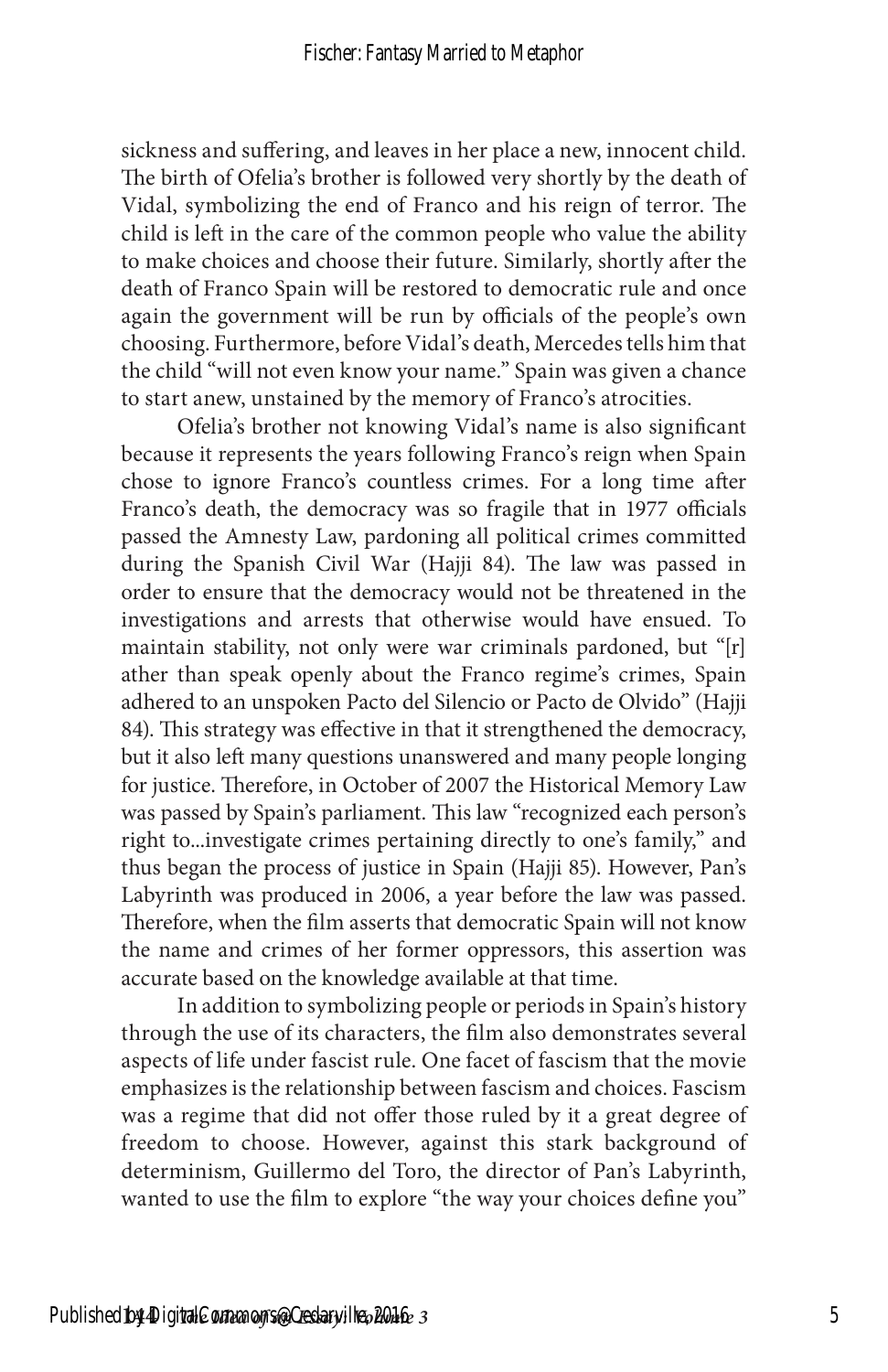(Kermode, "Girl"). He also said he "thought it would be great to counterpoint an institutional lack of choice, which is fascism, with the chance to choose which the girl takes in this movie" (Kermode, "Girl"). Ofelia's choice to sacrifice herself rather than spill the blood of her brother certainly demonstrates her character and her ability to rise above the culture she has grown up in. Similarly, the doctor's choice to euthanize the stutterer and Mercedes' choice to live as a spy in Vidal's household demonstrate the importance of making your own choices. In the doctor's words to Captain Vidal, "But captain, to obey, just like that, for obedience's sake... without questioning... That's something only people like you do." This statement by the doctor implies that only the avaricious and cruel will mindlessly obey orders without considering the morality of their actions. The free choices of these three characters also foreshadow the coming of the democracy, when all the people in Spain will be given a chance to choose.

In addition to lack of choice, Pan's Labyrinth emphasizes the contrast between the rightist and leftist ideologies. During this period in Spain, the rightist group was known as the Nationalists and was comprised of the Roman Catholic Church, large landowners, and significant portions of the military. Their ideology was a mixture of traditional Spanish values and fascist principles and they greatly distrusted nontraditional systems such as communism. The leftist group, known as the Republicans, was largely made up of urban workers, agricultural laborers, and much of the middle class ("Civil War," World). Most members of this group supported socialism or communism and received support from the Soviet Union. Pan's Labyrinth symbolizes the dichotomy between the two groups on a number of occasions. When Ofelia first meets Vidal, she holds out her left hand to shake his. He responds by saying, "It's the other hand, Ofelia," before turning away from her. The occurrence demonstrates that Ofelia is symbolically a member of the leftist group, and shows Vidal's (or Franco's) complete disregard to anyone ideologically opposed to him. The film also alludes to leftist ideology when Ofelia is searching for the dagger in the pale man's lair. She was instructed that the key would open the center compartment, but she ignores the instructions and instead discovers it on the left. The dagger's location on the left suggests that the solution to Spain's problems could not be found in rightist ideology, or even a centrist point of

6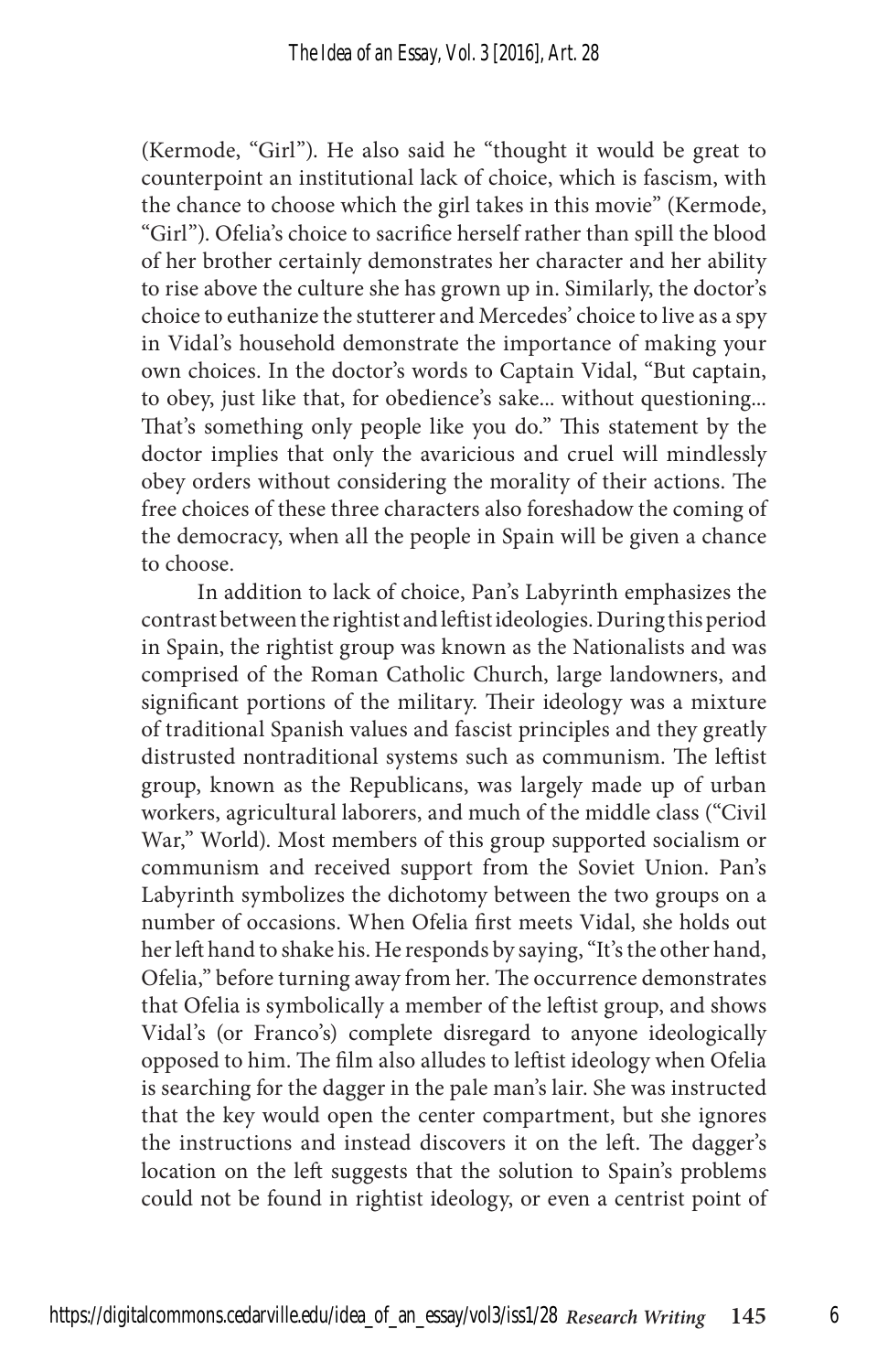view, but could only be found in the beliefs of the Republicans.

Finally, the rose, which was a powerful symbol of immortality in the film, is also the symbol of the Spanish Socialist Workers Party (PSOE), a faction of the Republicans. The PSOE was a leftist party whose members demonstrated various degrees of extremism. The party held a significant portion of power before the Spanish Civil War, but was outlawed under Franco's regime. The party was once again legalized when Spain became democratic in 1977. The rose is a common symbol among socialist groups. Its red color is said to represent the struggle against "physical poverty", and its form as a flower symbolizes the struggle against "spiritual poverty" (Grandqvist). The dual symbolism of the rose in Pan's Labyrinth and in the real world suggests that the film utilized the rose to imply that the Republican forces would bring lasting peace and prosperity to Spain.

Through the use of symbolism, director Guillermo del Toro is able to use his film Pan's Labyrinth as an accurate metaphor for the Spanish Civil War and life under the dictatorship of General Francisco Franco. Spain and her people experienced many severe trials during this period, but was able to overcome them and see the birth of a new and lasting democracy. Spain's escape from the stifling ideology of fascism is a testament to human resiliency and the power of hope to guide people through the darkest of circumstances.

### **Works Cited**

Deaver, Jr., William O. "El Laberinto Del Fauno: Una Alegoria Para la Espana Democratica. (Spanish)." *Romance Notes* 49.2 (2009): 155-165. Literary Reference Center. Web. 13 Nov. 2014.

"Francisco Franco." History.com. A&E Television Networks, n.d. Web. 14 Nov. 2014.

Gallego, Ferran. "Fascistization And Fascism: Spanish Dynamics In A Eeuropean Process." *International Journal Of Iberian Studies* 25.3 (2013): 159-181. Academic Search Complete. Web. 13 Nov. 2014.

"General Francisco Franco". HistoryLearningSite.co.uk. 2014. Web.

Grandqvist, Elias. "Socialist Rose Emblem." *Flags of the World.* CRW Flags, 7 Aug. 2001. Web. 15 Nov. 2014.

Gómez, Carlos López. "Europe As A Symbol: The Struggle For